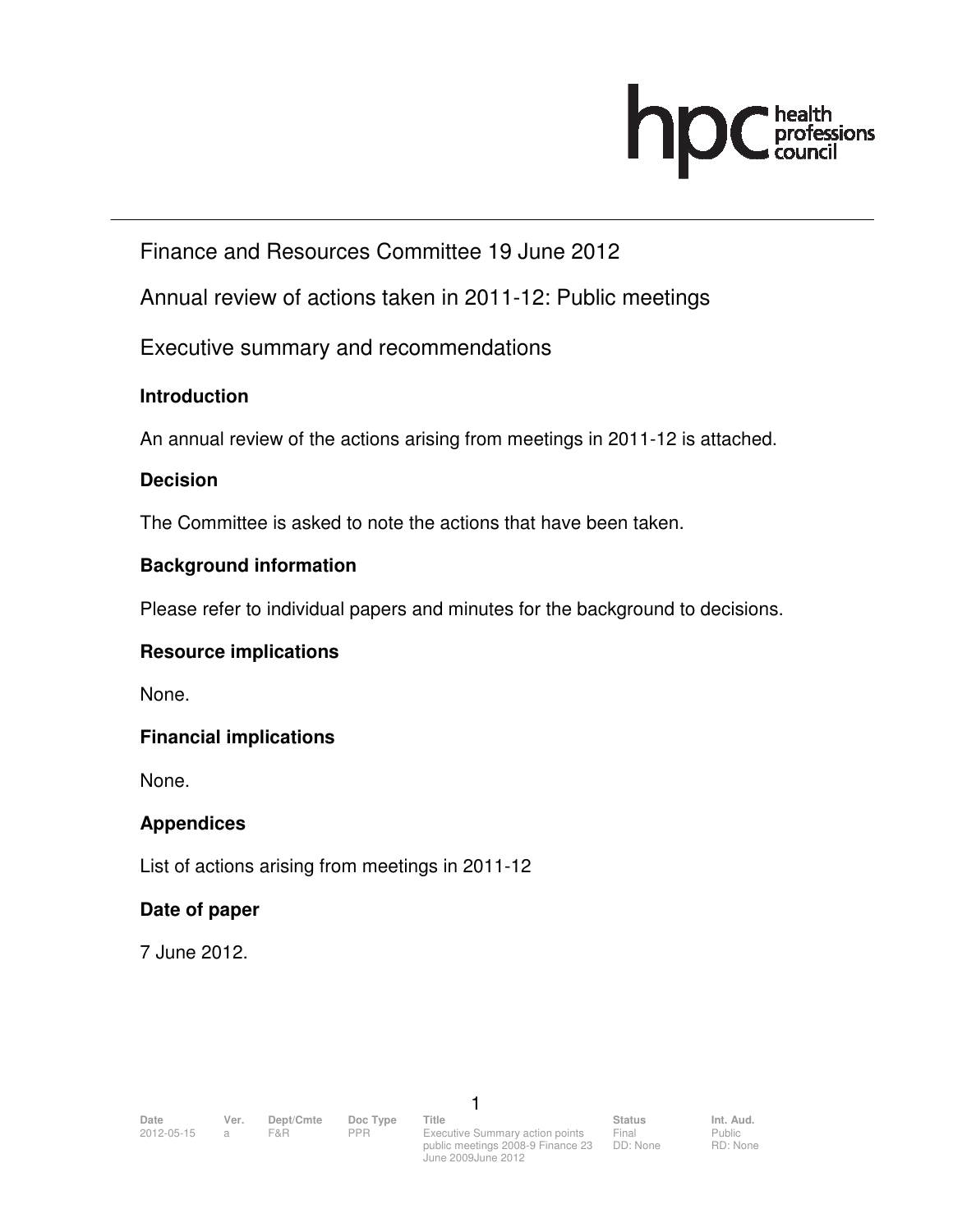### **Action points**

#### **Finance and Resources Committee: Public meetings, 2011-12**

|                | <b>Action point</b>                                                                                                                                                                                                                                                                                                                                               | For the attention of/                                                                                                                                       |
|----------------|-------------------------------------------------------------------------------------------------------------------------------------------------------------------------------------------------------------------------------------------------------------------------------------------------------------------------------------------------------------------|-------------------------------------------------------------------------------------------------------------------------------------------------------------|
|                | (and location in the minutes)                                                                                                                                                                                                                                                                                                                                     | <b>Comments on progress</b>                                                                                                                                 |
|                | 21 June 2011                                                                                                                                                                                                                                                                                                                                                      |                                                                                                                                                             |
| $\mathbf{1}$   | Partner Manager report: Following completion of<br>Partner self- assessment reappointment reviews for<br>the financial year 2011-12, the Executive would<br>conduct an analysis of the self-assessment process.                                                                                                                                                   | Partners Department/Fitness to Practise<br>Department. Spring 2012.                                                                                         |
|                | (8.4)                                                                                                                                                                                                                                                                                                                                                             | See update in Partner Manager report on<br>agenda for today's meeting.                                                                                      |
| $\overline{2}$ | Operations report:<br>The Committee noted that a more detailed report on<br>the recent disaster recovery/business continuity<br>exercise would be submitted to the next meeting as<br>part of the Operations report.<br>(10.6)                                                                                                                                    | Director of Operations. 7 September 2011.<br>Completed. See paper on agenda for 7<br>September 2011.                                                        |
| 3              | Draft annual report 2011-12:<br>The Committee noted that, for future reports, more<br>could be done to make the figures understandable to<br>registrants and stakeholders. For instance notes could<br>be added to explain the phrases: 'intangible assets'<br>(software); and 'taxable income' (to explain that this is<br>in respect of investments).<br>(11.6) | Director of Finance. Development of 2012<br>annual report                                                                                                   |
| 4              | Expenses policies:<br>The Committee recommended that the Council agree<br>the amended expense policies, subject to<br>consideration of the changes in paragraph 13.5, and<br>minor editing changes, at its meeting of 7 July 2011.<br>(13.6)                                                                                                                      | Director of Finance. 7 July 2011.<br>Completed. The amended policies were<br>approved by the Council on 7 July 2011<br>and took effect on 1 September 2011. |
| 5              | Partner complaints procedure:<br>The Committee recommended that the Council<br>approve the revised Partner complaints policy at its<br>meeting of 7 July 2011.<br>(14.3)                                                                                                                                                                                          | Director of Human Resources. 7 July 2011.<br>Completed. The revised policy was<br>approved by the Council on 7 July 2011.                                   |

2

2012-05-15 a F&R PPR Executive Summary action points public meetings 2008-9 Finance 23 June 2009June 2012

Final DD: None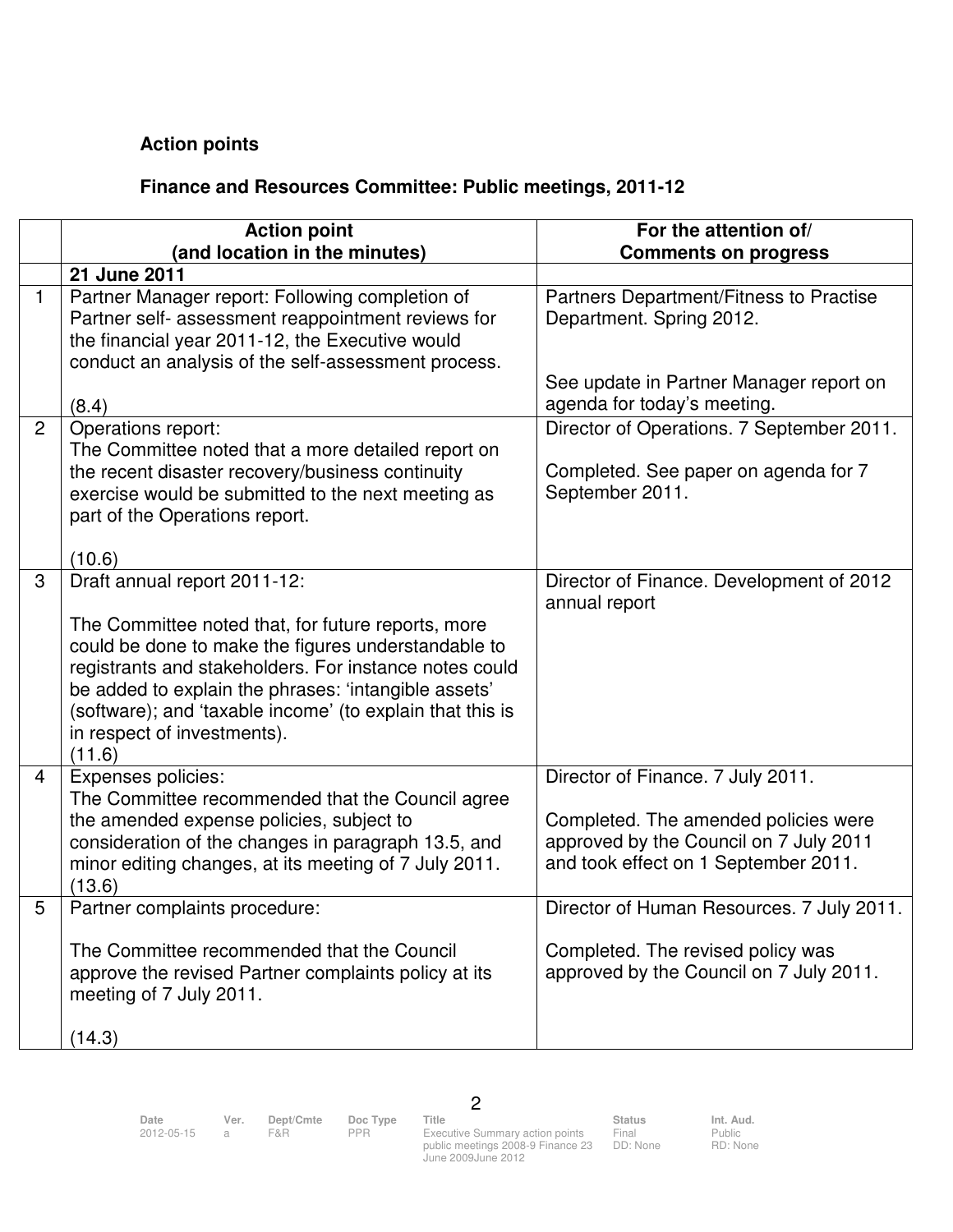|                | 7 September 2011                                                                                                                                                                                                                     |                                                                                                                                                              |
|----------------|--------------------------------------------------------------------------------------------------------------------------------------------------------------------------------------------------------------------------------------|--------------------------------------------------------------------------------------------------------------------------------------------------------------|
| 6              | Partner Manager report:                                                                                                                                                                                                              | Partner Manager. 24 November 2011.                                                                                                                           |
|                | Committee agreed that details of the response to the<br>advertising campaign for social worker partner<br>vacancies should be reported to its next meeting.                                                                          | Completed. See Partner Manager report<br>on agenda for meeting on 24 November<br>2011.                                                                       |
|                | (8.3)                                                                                                                                                                                                                                |                                                                                                                                                              |
| $\overline{7}$ | Human Resources strategy 2011-15:                                                                                                                                                                                                    | Director of Human Resources. Ongoing to<br>2015.                                                                                                             |
|                | Committee approved the new strategy.                                                                                                                                                                                                 |                                                                                                                                                              |
|                | (11.6)                                                                                                                                                                                                                               |                                                                                                                                                              |
| 8              | Integrating the regulation of social workers in England<br>into the HPC renewal cycle:                                                                                                                                               | Director of Operations. 24 November 2011.                                                                                                                    |
|                | Committee agreed that the Executive should report to<br>its next meeting on the likely timetable for the<br>legislation for the transfer of regulatory functions.                                                                    | The Committee has received progress<br>reports on the transfer of regulatory<br>functions at each meeting.                                                   |
|                | (12.5)                                                                                                                                                                                                                               | The transfer of functions is due to take<br>place on 1 August 2012.                                                                                          |
|                | 24 November 2011                                                                                                                                                                                                                     |                                                                                                                                                              |
| 9              | Five Year Plan:<br>Committee agreed that, in order to facilitate discussion,<br>at its next meeting it should receive the forecast                                                                                                   | Head of Business Process Improvement.<br>26 January 2012.                                                                                                    |
|                | alongside the five year plan. The Committee agreed<br>that the forecast should take account of any impact of<br>Continuing Professional Development audits on<br>registrant numbers.<br>(9.3)                                        | Completed. The revised Five Year Plan<br>and the forecast of registrant numbers<br>were considered by the Committee on 15<br>March 2012. See point 17 below. |
| 10             | Five Year Plan: Committee agreed that, for clarity, the<br>plan should be amended to set out the assumptions<br>relating to each section. The Committee agreed that<br>the amended plan should be considered at its next<br>meeting. | Director of Finance. 26 January 2012.<br>Completed. See comment in row above.                                                                                |
|                | (9.4)                                                                                                                                                                                                                                |                                                                                                                                                              |

3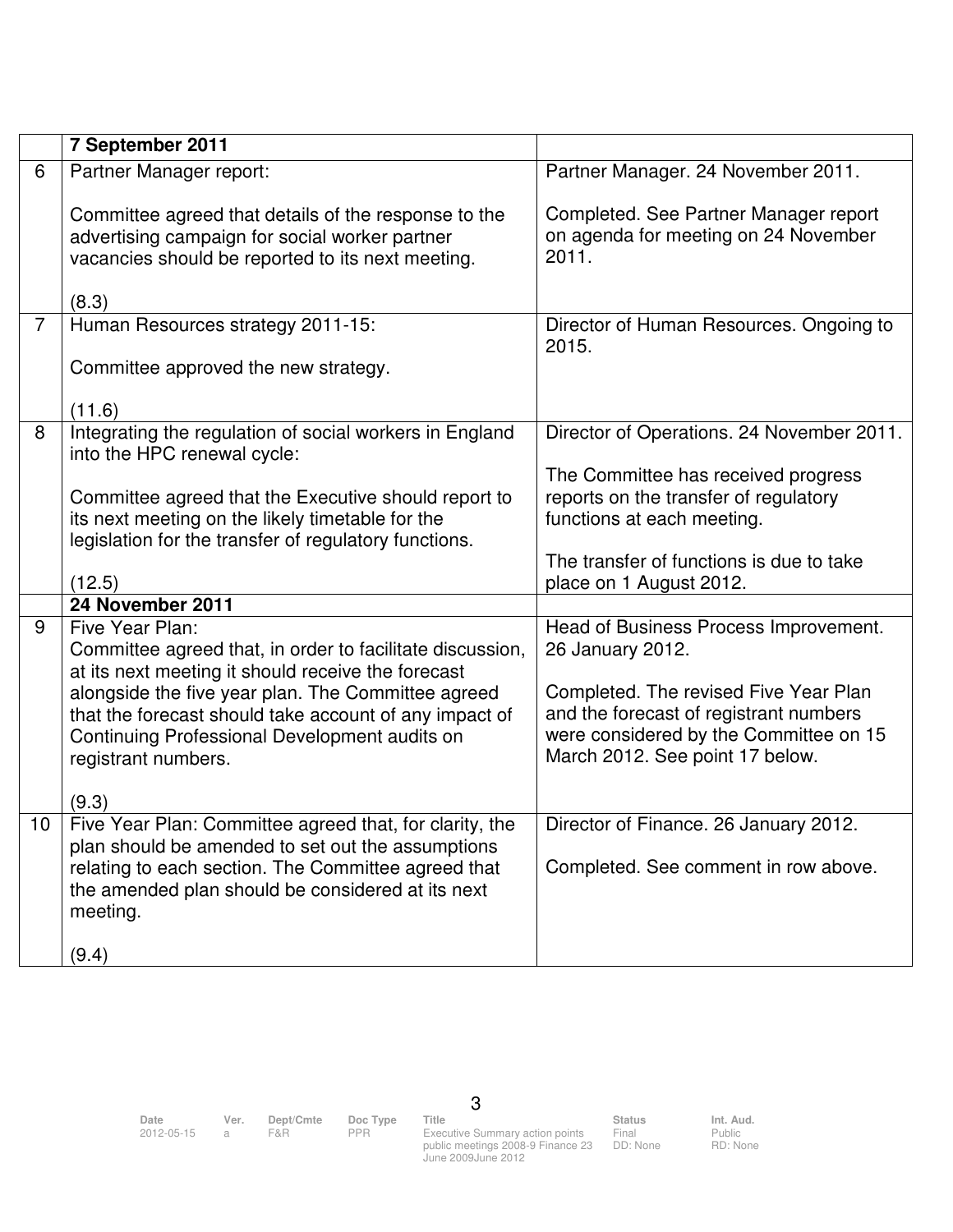| 11              | Council and Committee members' fees and                                                                                                                                                                                                                                            | Chief Executive and Registrar. Ongoing to                                                                                                                                 |
|-----------------|------------------------------------------------------------------------------------------------------------------------------------------------------------------------------------------------------------------------------------------------------------------------------------|---------------------------------------------------------------------------------------------------------------------------------------------------------------------------|
|                 | allowances. Committee agreed that:                                                                                                                                                                                                                                                 | 15 March 2012.                                                                                                                                                            |
|                 | the scope of the review should cover the Chair of                                                                                                                                                                                                                                  |                                                                                                                                                                           |
|                 | Council, all Council and Committee members and<br>all Partner roles;                                                                                                                                                                                                               | On 6 December 2011, the Council agreed<br>to postpone the review of Council and<br>Committee members' and Partners' fees                                                  |
|                 | the review should not consider differential rates for<br>$\bullet$<br>Chairs of committees, as the duties of Chairs were<br>not significantly different from committee members;                                                                                                    | and allowances for the time being, in the<br>light of forthcoming discussions on the<br>future structure and size of the Council.                                         |
|                 | the review should consider whether there should<br>٠<br>be continue to be a significant differential in the fee<br>paid to Panel members and the fee paid to Panel<br>chairs;                                                                                                      |                                                                                                                                                                           |
|                 | the review should be conducted by the Executive<br>$\bullet$<br>and should seek comparisons with UK regulators<br>of healthcare professionals and similar<br>organisations;                                                                                                        |                                                                                                                                                                           |
|                 | it would be desirable to have small and frequent<br>changes to the fees and allowances, compared to<br>infrequent and larger increases. However, any<br>increases should be based on the evidence of the<br>review and should take account of the current<br>economic climate; and |                                                                                                                                                                           |
|                 | the findings of the review should be reported to the<br>$\bullet$<br>meeting of the Committee on 15 March 2012.                                                                                                                                                                    |                                                                                                                                                                           |
|                 | (16.3)                                                                                                                                                                                                                                                                             |                                                                                                                                                                           |
| 12 <sub>2</sub> | <b>26 January 2012</b>                                                                                                                                                                                                                                                             |                                                                                                                                                                           |
|                 | Reconciliation of deferred income: Presentation on<br>findings                                                                                                                                                                                                                     | Director of Finance/Financial<br>Controller/Mazars. Ongoing.                                                                                                              |
|                 | Committee agreed that Mazars and the Executive<br>should carry out the further work identified in the<br>presentation, as follows:                                                                                                                                                 | Following the Committee meeting on 26<br>January 2012, the historic difference<br>between the two systems was identified as<br>£46,000 and this amount was written off in |
|                 | once the monthly difference movements were<br>reduced to an acceptable level, investigate and identify<br>the reason for the historic differences;                                                                                                                                 | the February 2012 management accounts.<br>It was expected that, as a result of the<br>work taken, there would be no difference<br>between the systems at 31 March 2012.   |
|                 | process all banking before the month end, to                                                                                                                                                                                                                                       |                                                                                                                                                                           |
|                 | ensure issues relating to cut-off dates did not arise;                                                                                                                                                                                                                             | Pending work by Digital Steps to amend                                                                                                                                    |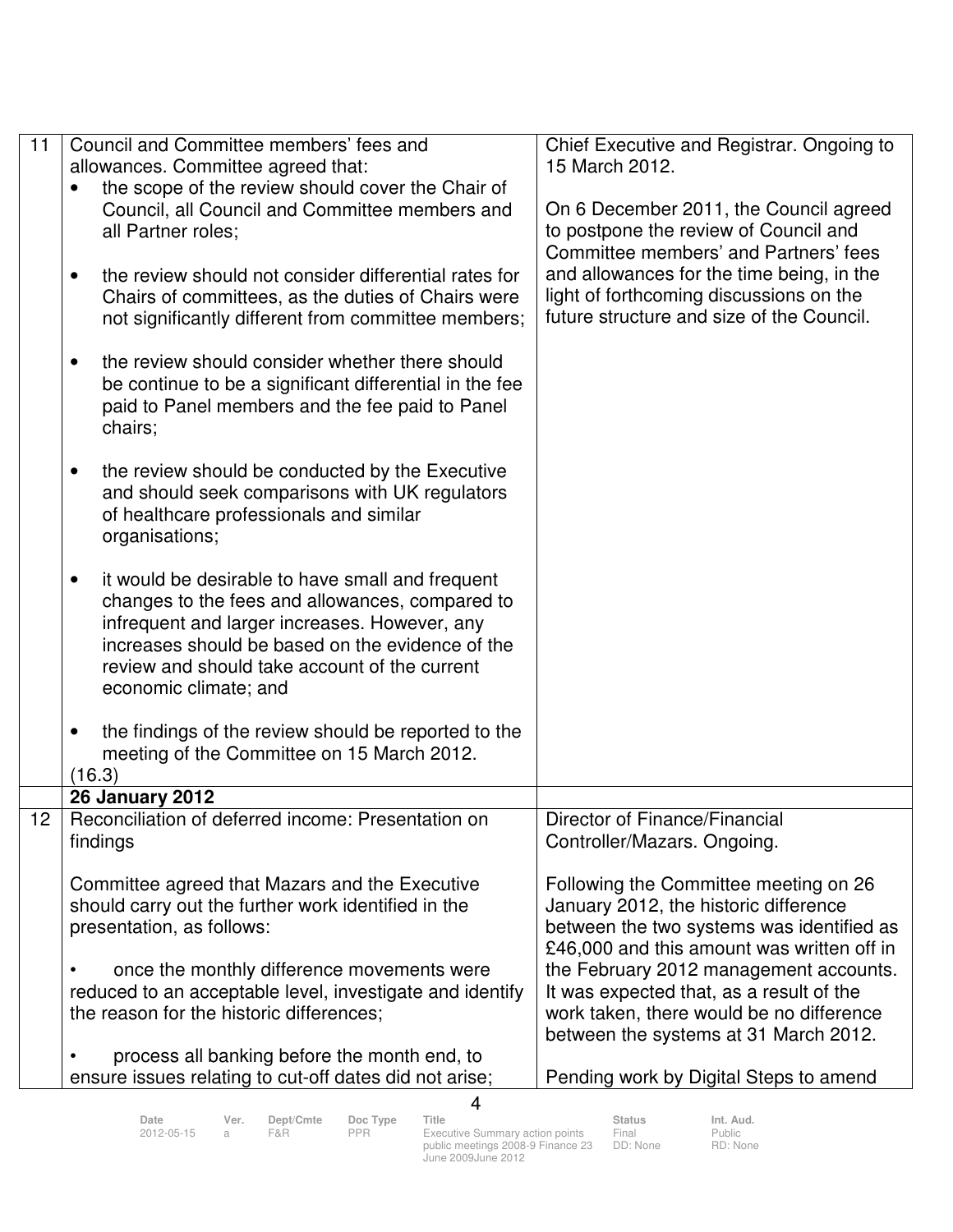|    | continue to perform monthly reconciliations to<br>monitor the movement in the differences between<br>NetRegulate and Sage; and<br>instruct Digital Steps to fix transfer errors in the<br>software.<br>(6.4)                                                                                                                  | the NetRegulate software, a manual<br>process is in place to adjust any mis-<br>postings in Sage. However, this does not<br>require a significant amount of employee<br>time.                  |
|----|-------------------------------------------------------------------------------------------------------------------------------------------------------------------------------------------------------------------------------------------------------------------------------------------------------------------------------|------------------------------------------------------------------------------------------------------------------------------------------------------------------------------------------------|
| 13 | Finance report:                                                                                                                                                                                                                                                                                                               | Director of Finance/Financial Controller, 15                                                                                                                                                   |
|    |                                                                                                                                                                                                                                                                                                                               | March 2012.                                                                                                                                                                                    |
|    | The Committee noted that the report included a<br>comparison between actual figures and the six month<br>reforecast. The Committee noted that a nine month<br>reforecast was due to be prepared in February 2012.<br>The Committee agreed that the nine month reforecast<br>should be presented to its next meeting.<br>(8.4) | Completed. The nine month reforecast was<br>included in the Finance report to the<br>Committee meeting on 15 March 2012.                                                                       |
| 14 | Finance report:                                                                                                                                                                                                                                                                                                               | Director of Finance/Financial Controller, 15<br>March 2012.                                                                                                                                    |
|    | The Committee noted that there were some corporate<br>accounts which offered higher interest rates than the<br>rates which currently applied to HPC's funds under<br>management. The Committee agreed that the<br>Executive should review this.<br>(8.5)                                                                      | At the meeting on 15 March 2012, it was<br>reported that the interest rates which<br>applied to HPC's funds under management<br>were better rates than those offered in<br>most of the market. |
| 15 | Draft budget 2012-13:                                                                                                                                                                                                                                                                                                         | Director of Finance/Financial Controller. 15<br>March 2012.                                                                                                                                    |
|    | Committee agreed that the Executive should revise the<br>draft budget to include the information set out in<br>paragraph 9.2 of the minutes, for consideration at the<br>Committee's meeting on 15 March 2012.<br>(9.5)                                                                                                       | Completed. The amended budget was<br>considered by the Committee on 15 March<br>2012 and recommended to the Council.<br>See comment in row below.                                              |
|    | <b>15 March 2012</b>                                                                                                                                                                                                                                                                                                          |                                                                                                                                                                                                |
| 16 | Draft budget 2012-13: Committee agreed to<br>recommend the budget to the Council for approval.                                                                                                                                                                                                                                | Director of Finance. By 29 March 2012.<br>Completed. The budget was approved by                                                                                                                |
|    | (11.4)                                                                                                                                                                                                                                                                                                                        | the Council on 29 March.                                                                                                                                                                       |
| 17 | Five Year Plan: Committee agreed to recommend the<br>plan to the Council for approval.<br>(14.3)                                                                                                                                                                                                                              | Director of Operations. By 29 March 2012.<br>Completed. The Five Year Plan was<br>approved by the Council on 29 March.                                                                         |

Date Ver. Dept/Cmte Doc<sup>Type</sup> Title Status Status Int. Aud.

5

2012-05-15 a F&R PPR Executive Summary action points public meetings 2008-9 Finance 23 June 2009June 2012